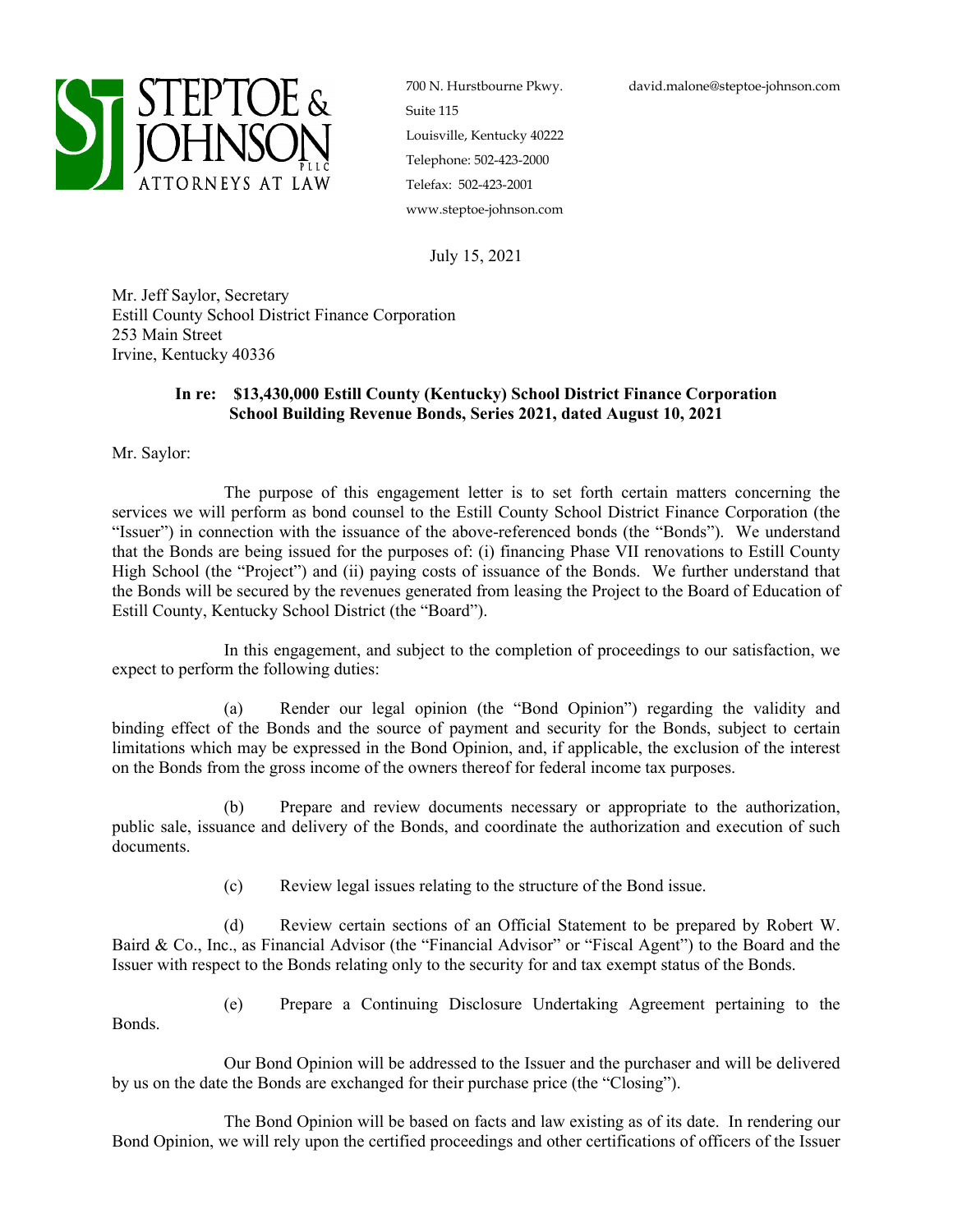and Board and other persons furnished to us without undertaking to verify the same by independent investigation, and we will assume continuing compliance by the Issuer with applicable laws relating to the Bonds. During the course of this engagement, we will rely on the Financial Advisor to provide us with complete and timely information on all developments pertaining to any aspect of the Bonds and their security. We do not review the financial condition of the Issuer or the Board, the feasibility of the Project to be financed or refinanced with proceeds of the Bonds or the adequacy of the security provided to Bondholders and we will express no opinion relating thereto.

Our duties in this engagement are limited to those expressly set forth above. Among other things, our duties do not include:

(a) Assisting in the preparation of an official statement or any other disclosure document with respect to the Bonds, or performing an independent investigation to determine the accuracy, completeness or sufficiency of any such document or rendering advice that the official statement or other disclosure document does not contain any untrue statement of a material fact or omit to state a material fact necessary to make the statements contained therein, in light of the circumstances under which they were made, not misleading.

(b) Preparing requests for tax rulings from the Internal Revenue Service, or no action letters from the Securities and Exchange Commission.

- (c) Preparing blue sky or investment surveys with respect to the Bonds.
- (d) Drafting state constitutional or legislative amendments.
- (e) Pursuing test cases or other litigation.

(f) Making an investigation or expressing any view as to the creditworthiness of the Board or Issuer, title to the property on which the Project is located or the security provided for the Bonds.

(g) Opining on a continuing disclosure undertaking pertaining to the Bonds, whether the obligations under any prior undertaking have been met or, after Closing, providing advice concerning any actions necessary to assure compliance with any continuing disclosure undertaking.

(h) Representing the Issuer in Internal Revenue Service examinations or inquiries, or Securities and Exchange Commission investigations.

(i) Addressing any other matter not specifically set forth above that is not required to render our Bond Opinion.

(j) After Closing, providing continuing advice to the Issuer or any other party concerning any actions necessary to assure that interest paid on the Bonds will continue to be excludable from gross income for federal income tax purposes (*e.g.,* our engagement does not include rebate calculations for the Bonds).

Upon execution of this engagement letter, the Issuer will be our client and an attorneyclient relationship will exist between us. We understand that the Issuer may engage another attorney or law firm to act as local counsel to the Issuer. We assume that all other parties will retain such counsel as they deem necessary and appropriate to represent their interests in this transaction. We further assume that all other parties understand that in this transaction we represent only the Issuer, we are not counsel to any other party, and we are not acting as "transaction counsel" or as an intermediary among the parties.